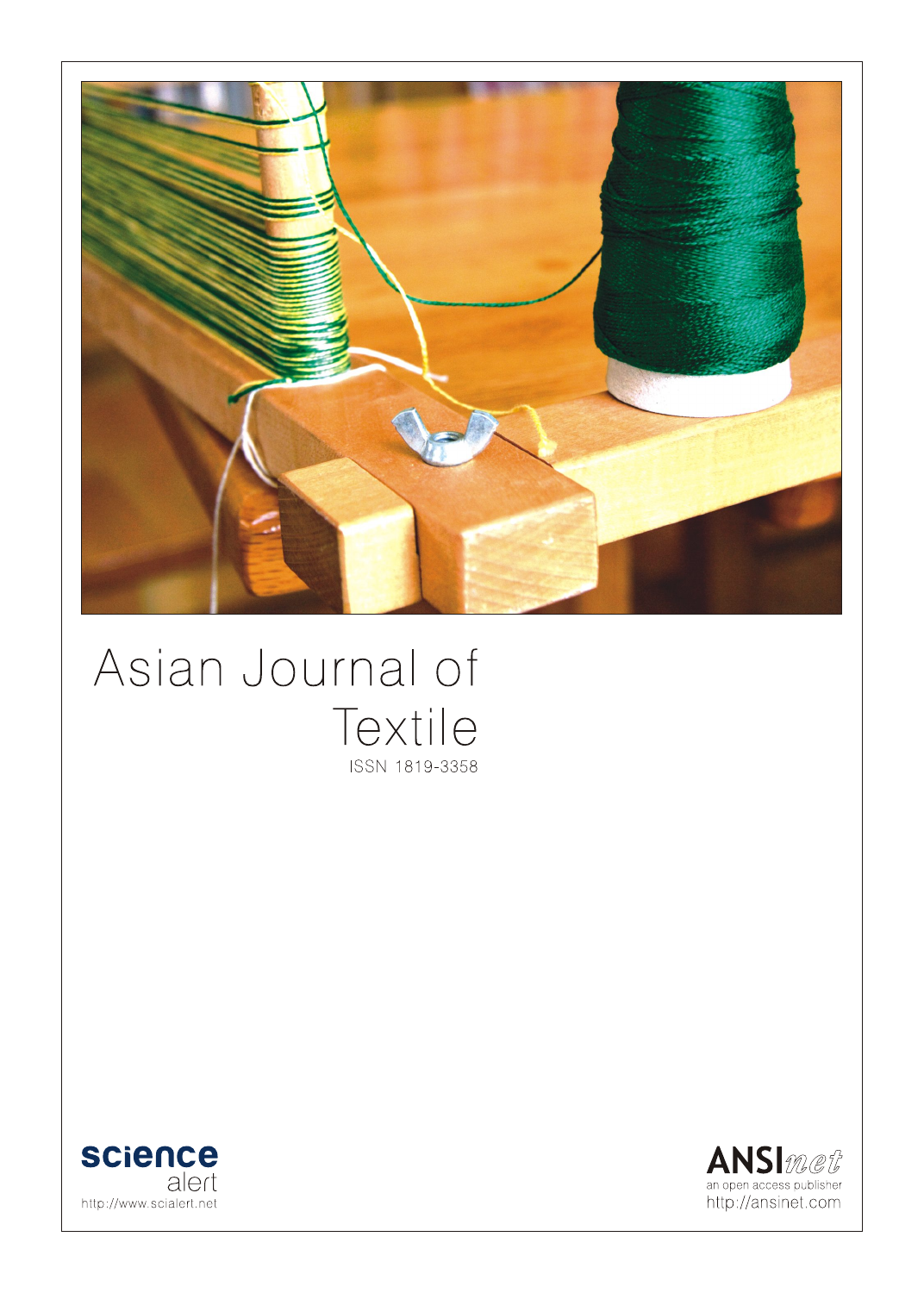#### **OPEN ACCESS Asian Journal of Textile**

ISSN 1819-3358 DOI: 10.3923/ajt.2021.1.6



## **Research Article Antimicrobial Properties of Cotton and Polyester/Cotton Fabrics Treated with Natural Extracts**

K.B. Ravindra, Y.N. Dinesh and S.M. Chandra Sekhara

Department of Textile Technology, Bapuji Institute of Engineering and Technology, Davangere, India

### Abstract

Background and Objective: Increased awareness about the hygienic lifestyle of present consumers led to the development of a range of textile products finished with antimicrobial properties. The present study focuses on the evaluation of the antimicrobial properties of cotton and polyester/cotton blend fabrics treated with bioactive agents. Materials and Methods: Antimicrobial compound extracted from neem and eucalyptus leaves was used for imparting antibacterial property to the test fabrics. The natural extracts at a concentration of 5 and 10% (owf) were applied on fabrics by the pad-dry-cure process. For fixation of extracts, Glutaraldehyde (8%) as crosslinking agent along with Sodium hypophosphite (2%) as catalyst was used. Qualitative and Quantitative analysis was carried out to measure the antimicrobial activity against Gram-positive and Gram-negative bacteria. Results: The results showed that the overall reduction of bacterial growth for treated fabrics (at 10% concentration) was more than 80 and 75% against Gram-positive bacteria (S. aureus) and Gram-negative bacteria (E. coli), respectively and after 10 standard washes, the activity was reduced by 15-20%. **Conclusion:** Phytochemical analysis of extracts confirmed the presence of bioactive compounds such as Salannin, Nimbin, Azadirachtin in neem extract and Tannins, Phenolic compounds, Flavonoids in eucalyptus extract.

Key words: Bioactive compound, cross-linking agent, inhibition, bacterial growth, wash durability

Citation: Ravindra, K.B., Y.N. Dinesh and S.M. Chandra sekhara, 2021. Antimicrobial properties of cotton and polyester/cotton fabrics treated with natural extracts. Asian J. Textile, 11: 1-6.

Corresponding Author: K.B. Ravindra, Department of Textile Technology, Bapuji Institute of Engineering and Technology, Davangere, India

Copyright: © 2021 K.B. Ravindra *et al.* This is an open access article distributed under the terms of the creative commons attribution License, which permits unrestricted use, distribution and reproduction in any medium, provided the original author and source are credited.

Competing Interest: The authors have declared that no competing interest exists.

Data Availability: All relevant data are within the paper and its supporting information files.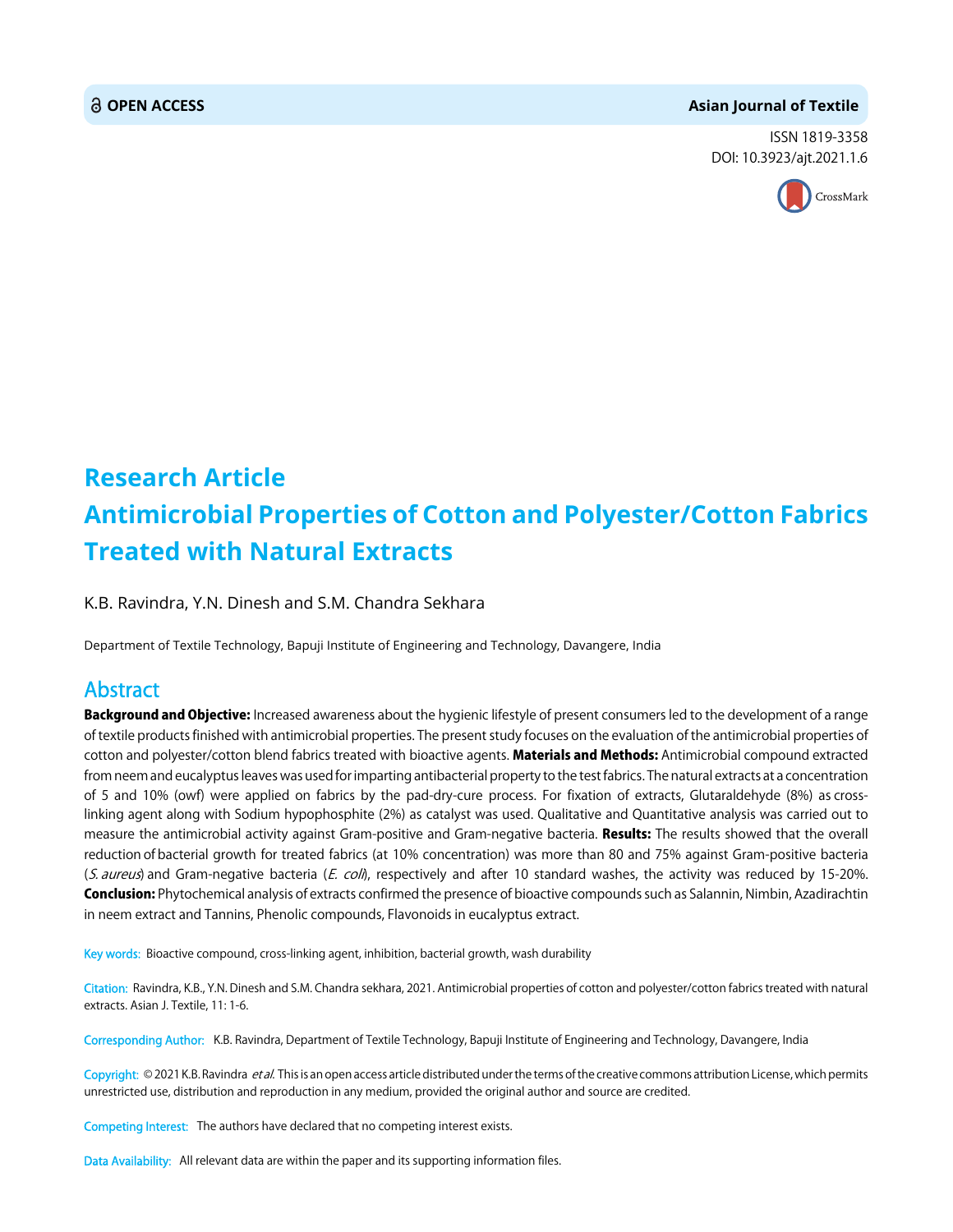#### INTRODUCTION

Increased awareness about the hygienic lifestyle of the present generation led to the development of a range of textile products finished with antimicrobial properties. The inherent properties of the textile fibres, the structure of the substrate provide ideal conditions for the growth of microorganisms. Cross infection by pathogens leads to the development of odour when the fabric is worn next to the skin. The microbial attack leads to discolouration and loss of functional properties of fabrics such as elasticity and tensile strength. Because of this, to protect the wearer and the textile substrate itself antimicrobial finish is applied to textile materials<sup>1</sup>.

The most commonly used chemical-based antimicrobial agents considered for the production of antimicrobial textiles are silver and silver compounds, Copper, Zinc, Triclosan, Quaternary ammonium compounds, Polyhexamethylene biguanide, N-halamine compounds etc. Many of the commercial antimicrobial agents currently available in the market are synthetic, expensive and are not environment friendly. The active ingredients used in antimicrobial finishing need to be effective, have selective activity towards undesirable microbes, non-toxic, safe, biodegradable and durable to wash<sup>2</sup>.

Extracts from various parts of some of the medicinal plants and herbs such as the leaves, stems, flowers, fruits, roots, seeds and barks, etc. exhibit antimicrobial properties. These antimicrobial compounds, which are mostly extracted from plants (Aloe vera, tea-tree, eucalyptus, neem, grapefruit seed, tulsi leaf etc.), include phenolics and polyphenols (Simple phenols, phenolic acids, quinines, flavonoids, flavones, flavonols, tannins and coumarins), terpenoids, essential oils, alkaloids, lectins, polypeptides and polyacetylenes<sup>3</sup>. These components show, not only antimicrobial but also antioxidant properties. If developed an eco-friendly, reusable and durable antimicrobial textile which are effective against harmful pathogens will be beneficial for both medical industry workers and the general public as well.

The active components of neem are found in all parts of the tree but in general, bark, seeds, leaves and roots are used for extraction. The important active compounds found in many parts of the neem tree are limonoids, Azadirachtin, Nimbin and salannin<sup>4</sup>.

Eucalyptus leaves contain up to 14% of the major components of tannin and flavonoids as minor components. The major bioactive components for inhibiting microbes are ά-terpineol and 1-8-cineole<sup>5</sup>. The present study emphasized the antibacterial activity of the extracts of Neem and Eucalyptus plants.

#### MATERIALS AND METHODS

Fabrics and study area: This study was carried out at Bapuji Institute of Engineering and Technology, Davangere, Karnataka, India, recently. In this study, for the application of active compounds two varieties of fabrics, viz 100% plain cotton and polyester/cotton woven fabrics in the bleached state were used. The test fabrics were sourced locally and the construction particulates are shown in Table 1.

**Extraction of active compound: Leaves of Neem tree and** Eucalyptus tree were used for the extraction of natural antimicrobial compounds. Leaves were dried in shade and later at 40 ºC in a drier. The dried leaves were powdered into fine particles and the active compound was extracted by the maceration method. The active compound in powder form was taken in a beaker and kept in contact with the Ethyl alcohol (solvent) for 3 days at room temperature. To increase its polarity, the contents were continuously stirred every 2 hrs. The extracts were collected and subjected to concentrate using a rotary evaporator at  $40^{\circ}$ C in a condition of reduced pressure. It was stored at  $4^{\circ}$ C and was utilized for the finishing of fabrics.

Application of bioactive agent on test fabrics: Natural extracts (5 and 10% owf) were applied on the cotton and polyester/cotton fabric samples along with glutaraldehyde (8%) as a cross-linking agent and Sodium hypophosphite (2%) as a catalyst using conventional pad-dry-cure process. Fabric samples were padded through a laboratory padding mangle at temperature 40-50 $^{\circ}$ C with two dips and two nips to give a wet pick up of  $85±5%$  (owf). Later the samples were dried at  $85^{\circ}$ C for 5 min and then cured at 120 $\degree$ C for 2 min.

**Evaluation of antimicrobial activity:** For the study, test bacteria Staphylococcus aureus (gram-positive) ATCC 6538 and Escherichia coli (gram-negative) ATCC 11230 were used. Evaluation of antimicrobial activity for untreated and treated fabric samples was carried out by both qualitative and quantitative methods.

Table 1: Construction particulars of test fabrics

|                           |               | Polyester/cotton blended |  |  |
|---------------------------|---------------|--------------------------|--|--|
| Specifications            | Cotton fabric | fabric (67/33)           |  |  |
| Ends/cm $\times$ picks/cm | $40\times36$  | $40\times33$             |  |  |
| Yarn count (tex)          | $12\times13$  | $14\times12$             |  |  |
| Fabric weight (GSM)       | 113           | 115                      |  |  |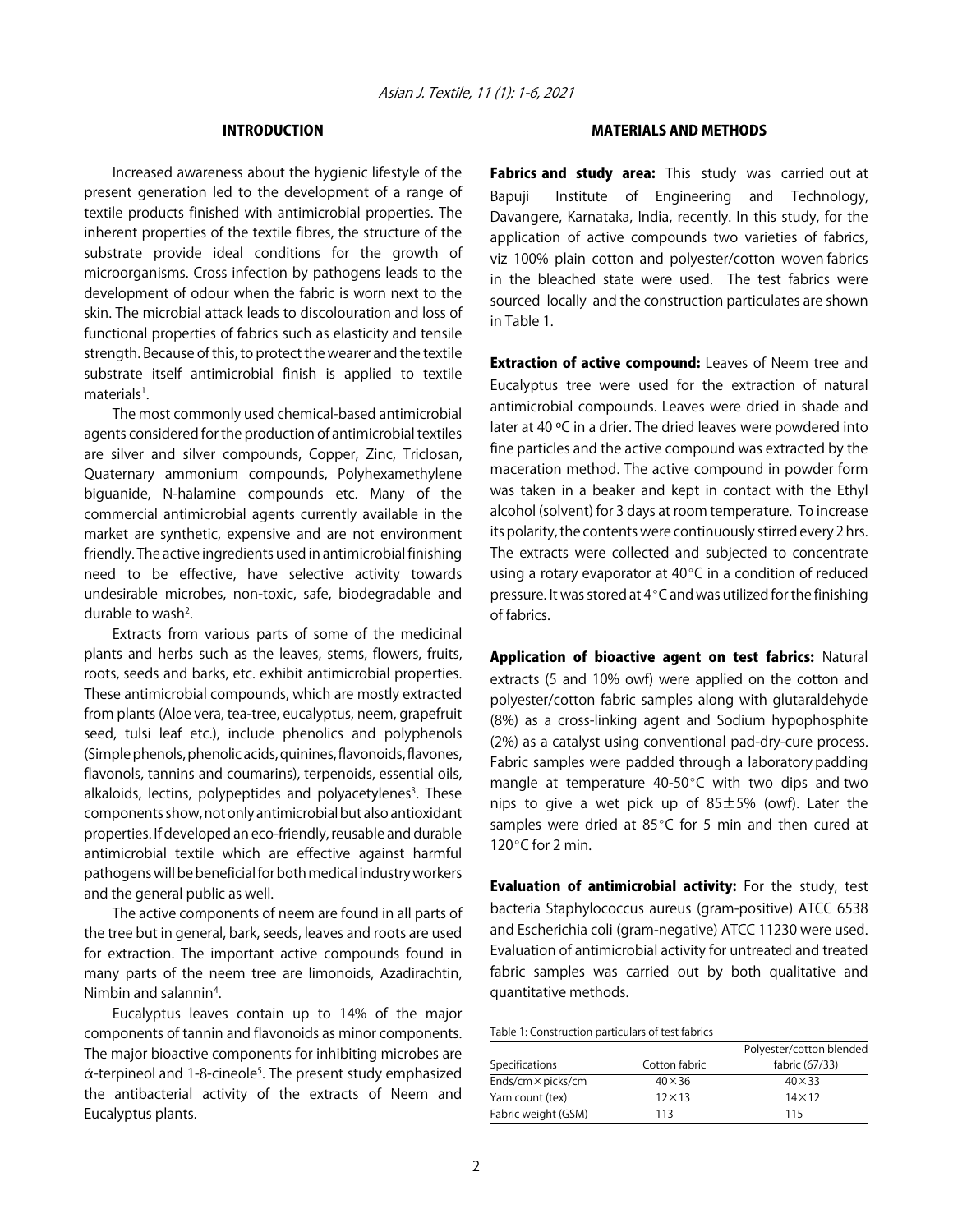Antimicrobial activity by the qualitative method: The untreated and the treated fabric samples were tested and antimicrobial activity was determined by using agar diffusion test AATCC 147-2004. Bacterial cells were inoculated on nutrient agar plates over which fabric samples (discs of 12 mm diameter) were laid for intimate contact. These nutrient agar plates were then incubated at  $37^{\circ}$ C for 18-24 hrs and observed for the growth of bacteria directly underneath the fabric samples and immediately around the edges of the fabrics (zone of inhibition). Antimicrobial activity is indicated by the absence of bacterial growth directly underneath the fabric sample and the formation of an inhibition zone around the fabric sample.

Antimicrobial activity by the quantitative method: The untreated and the treated fabric samples were tested and antimicrobial efficiency was determined in terms of % reduction of bacterial growth using modified colony counting method (AATCC test method 147-1998).

Wash durability: The finished fabrics were washed (10 and 20 cycles) using standard detergent (3% on owf) at  $40^{\circ}$ C in an automatic washing machine using method ISO 6330-1984E. The fabric samples were then subjected to antimicrobial tests.

Phytochemical analysis: Phytochemical analysis of the plant extracts was carried out as per the standard methods to know the presence or absence of various phytocompounds.

#### RESULTS AND DISCUSSION

Evaluation of antimicrobial activity by agar diffusion test (qualitative) AATCC 147-2004: The antimicrobial activity of the test fabrics treated with plant extracts was studied by the disc diffusion method (AATCC 147-2004). The level of antibacterial activity of fabrics treated with Neem and Eucalyptus plant leaves extracts was assessed by examining the extent of bacterial growth in the contact zone between the agar and the specimen and the width of the inhibition zone around the specimen. Figure 1 and 2 showed the Petri plates containing treated fabric samples after incubation. All the treated fabric samples showed significant inhibitory activity as is evident from the complete absence of bacterial growth underneath the samples. It is observed that the zone of inhibition for the samples treated with neem and eucalyptus at 10% concentration as expected was slightly greater than at 5% concentration.

Figure 1(a and c) showed the formation of a zone of inhibition for treated samples against  $E$ . coli and  $S$ . aureus bacteria respectively. This is due to the diffusion of the active compound around the edges of the specimens. The diameter of inhibition zones for the washed samples was found to be minimal or absent indicating removal of the unfixed antimicrobial compound during washing in Fig. 1(b and d). However, there was no microbial growth underneath the samples. This suggests that the active compound was bound to the fibre substrate and successfully inhibited bacterial growth. The absence of the formation of a zone of inhibition around the discs indicates that the active compound present in the fabric disc was not diffused and instead attached to the fabric firmly (due to cross-linking effect). This means the cotton and polyester/cotton fabric samples treated with neem extract inhibited the growth of both Gram-positive and Gramnegative bacteria successfully. This result is supported by Patel Margi H *et al.*<sup>6</sup>. They reported that the eucalyptus extract has antimicrobial activity against gram-negative bacteria (E. coli) as well as gram-positive bacteria (S. aureus).

Figure 2(a and c) show the formation of a clear zone around the eucalyptus treated fabric specimen which is due to the leaching of the active compound. Whereas after washing, zone size is reduced or absent due to removal of the unfixed antimicrobial agent which is shown in Fig. 2(b and d).

It is also understood that the eucalyptus extract of 10% concentration (owf) would be sufficient to give maximum inhibition for the growth of both gram-positive and gram-negative bacteria. This observation is in agreement with the research findings of Saroj Yadav et al.<sup>7</sup>. They found that the eucalyptus treated fabric inhibits the growth of both gram-negative bacteria (*E. coli*) and gram-positive bacteria (S. aureus).

From the experiments, it was observed that the antimicrobial activity of fabrics treated with neem extract was found to be the highest followed by eucalyptus. Concerning fibre substrate the antimicrobial activity of all the treated cotton fabrics is more than treated polyester/cotton fabrics. This may be due to a higher level of cross-linking of the extract by cotton compared to polyester/cotton blended fabric.

Evaluation antimicrobial activity by suspension test (quantitative) (AATCC test method 147-1998): The test results in Table 2 and 3 showed the antimicrobial activity of the fabrics treated with neem and Eucalyptus extracts. It can be observed that fabric samples treated with extract alone (without cross-linking) could retain only 15-18% activity after 5 wash cycles and 5-9% activity after 10 wash cycles. This type of temporary finish is suitable only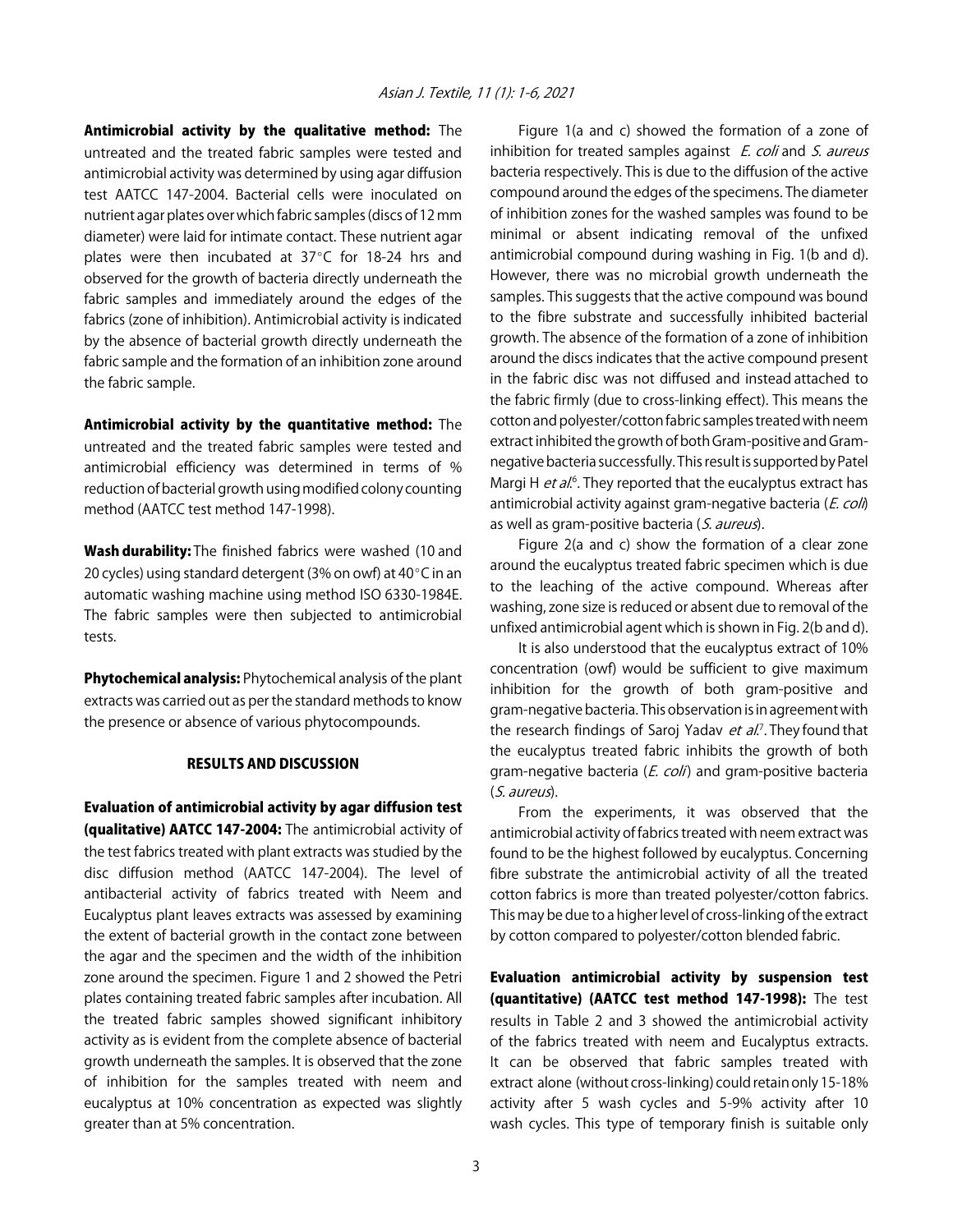#### Asian J. Textile, 11 (1): 1-6, 2021



Fig. 1(a-d): Zone of inhibition for Neem extract-treated fabric (a-b) unwashed and washed against E. coli and (c-d) unwashed and washed against S. aureus



#### Fig. 2(a-d): Zone of inhibition for Eucalyptus treated fabric (a-b) unwashed and washed against E. coli and (c-d) unwashed and washed against S. aureus

#### Table 2: Antimicrobial activity of test fabrics treated with neem

| Fabric           | Conc. (%) owf                   | Reduction of bacterial growth (%) |        |         |         |        |         |  |
|------------------|---------------------------------|-----------------------------------|--------|---------|---------|--------|---------|--|
|                  |                                 | <i>S. aureus</i>                  |        |         | E. coli |        |         |  |
|                  |                                 | Initial                           | 5 wash | 10 wash | Initial | 5 wash | 10 wash |  |
| Cotton           | 5.0 without cross linking agent | 62                                |        |         | 55      |        |         |  |
|                  | 5.0                             | 65                                | 55     | 48      | 60      | 52     | 48      |  |
|                  | 10.0                            | 85<br>90<br>65<br>75<br>72        |        | 60      |         |        |         |  |
| Polyester/cotton | 5.0 without cross linking agent | 59                                | 13     |         | 54      | 6      |         |  |
|                  | 5.0                             | 62                                | 51     | 46      | 59      | 51     | 45      |  |
|                  | 10.0                            | 87                                | 72     | 61      | 81      | 69     | 57      |  |

Table 3: Antimicrobial activity of test fabrics treated with eucalyptus

| Fabric           | Conc. $(\%)$ owf                | Reduction of bacterial growth in (%) |        |         |         |        |         |  |
|------------------|---------------------------------|--------------------------------------|--------|---------|---------|--------|---------|--|
|                  |                                 | S. aureus                            |        |         | E. coli |        |         |  |
|                  |                                 | Initial                              | 5 wash | 10 wash | Initial | 5 wash | 10 wash |  |
| Cotton           | 5.0 without cross linking agent | 50                                   | 10     |         | 48      | n      |         |  |
|                  | 5.0                             | 65                                   | 57     | 46      | 62      | 50     | 45      |  |
|                  | 10.0                            | 86                                   | 78     | 60      | 82      | 75     | 62      |  |
| Polyester/cotton | 5.0 without cross linking agent | 47                                   |        |         | 46      |        |         |  |
|                  | 5.0                             | 63                                   | 55     | 44      | 60      | 49     | 42      |  |
|                  | 10.0                            | 83                                   | 76     | 57      | 78      |        | -60     |  |

for fabrics that do not need frequent washing as in disposable hygiene applications. However, the treated samples coapplied with a cross-linking agent could retain antimicrobial activity above 80% after 5 washes and above 50% after 10 washes. Hence if it is required to have a durable finish that can withstand repeated launderings, so these natural plant products can be applied to fabrics in combination with a cross-linking agent.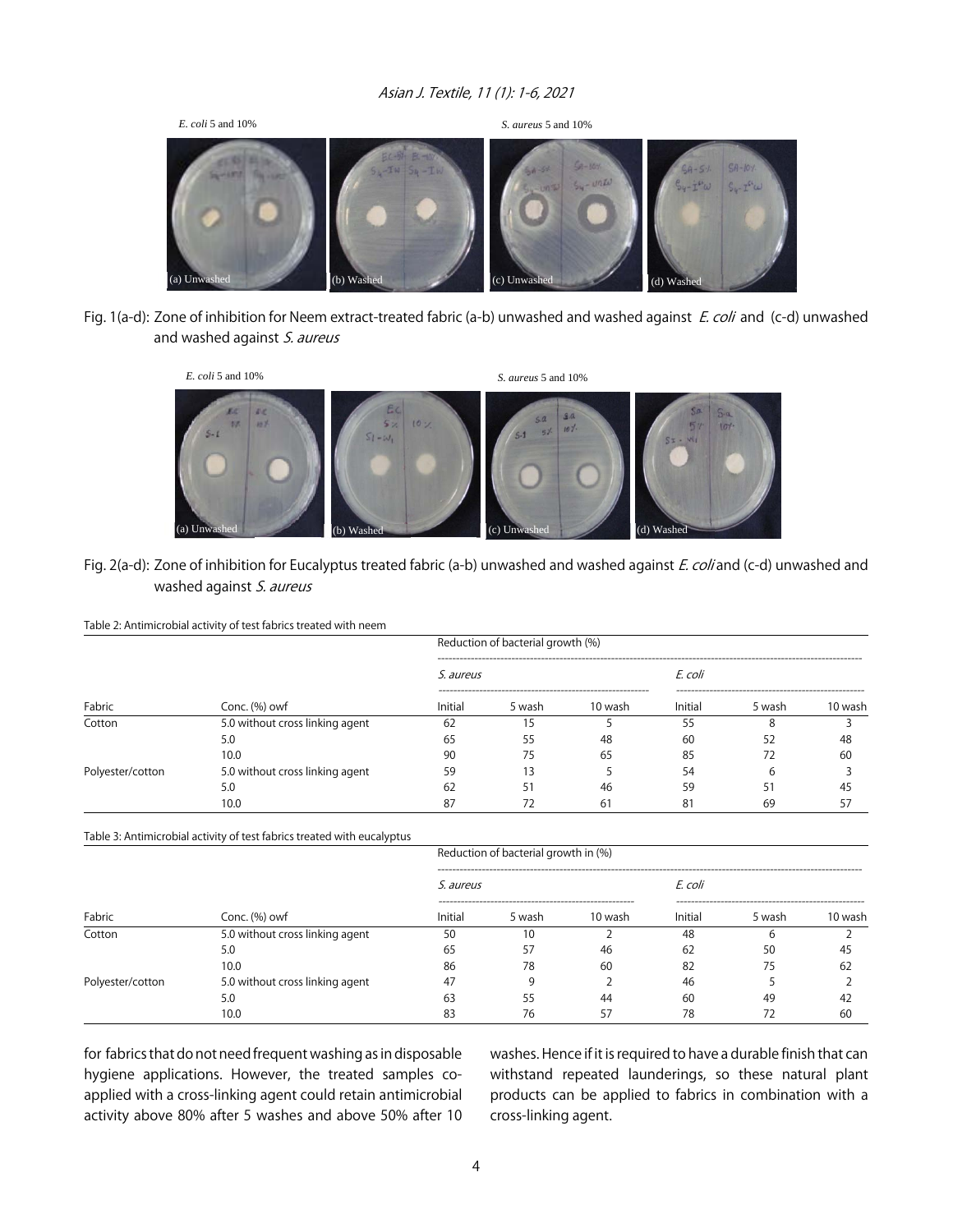Table 4: Qualitative analysis of phytochemical screening of extracts

| Parameters         | Results |
|--------------------|---------|
| <b>Tannins</b>     | $^{+}$  |
| Phenolic compounds | $^{+}$  |
| Flavonoids         | $+$     |
| Salannin           | $+$     |
| Nimbin             | $+$     |
| Nimbidol           |         |
| Azadirachtin       | $^{+}$  |
|                    |         |

Neem: The antimicrobial effectiveness of neem treated fabrics is shown in Table 2. The cotton fabric treated with 10% neem extract showed a 90% reduction against S. aureus and an 85% reduction against E. coli. However, the polyester/cotton fabric sample at a similar concentration showed bacterial growth reduction of 87% against S. aureus and 81% against E. coli (Table 2). It is also observed that the percentage reduction of bacterial growth is increased as the concentration of the antimicrobial agent is increased. However, there is a reduction of antimicrobial activity for washed samples, which is in line with research by Joshi M *et al*.<sup>4</sup>.

The cross-linking agent is actively involved in bond formation between fibre and the active ingredients in neem extract. The crosslinking agent can act as a bridging material for chemical bond formation with the neem limonoids<sup>8</sup>.

**Eucalyptus:** The test results of eucalyptus treated fabrics are presented in Table 3. Eucalyptus treated fabrics (with a crosslinking agent) show 83-86% reduction of bacterial growth against S. aureus and 78-82% against E. coli (slightly less than neem treated fabrics). The eucalyptus treated fabrics retained antimicrobial activity up to 62% after 10 washes which are found to be satisfactory. Tannins, flavonoids and 1-8-cineole are the active antimicrobial ingredients (phytochemicals) present in eucalyptus extract that inhibit bacterial growth. Ben Fadhel et al.<sup>9</sup> reported similar results for the antimicrobial properties of eucalyptus extract.

Phytochemical analysis: The Phytochemical analysis of the extracts showed the presence of various bioactive components. The details are shown in Table 4. The phytoconstituents like alkaloids, glucoloids, saponins and flavonoids or antibiotic principles of plants and these antibiotic principles are actually the defensive mechanism of plants against different pathogens.

The preliminary phytochemical screening of eucalyptus extracts showed the presence of bioactive components like tannins, flavonoids, phenolic compounds and neem contains Salannin, Nimbin and Azadirachtin (Table 4).

#### CONCLUSION

The antimicrobial efficiency of cotton and polyester/cotton fabrics treated with Neem and Eucalyptus extract was found to be above 75% against Gram-positive and Gram-negative bacteria. From the experiments, it was also observed that the antimicrobial activity of fabrics treated with these extracts is higher in cotton than in cotton/polyester blended fabric. Though there is a slight reduction in the antimicrobial efficiency after repeated washing, the treated fabrics retained a considerable amount of antimicrobial activity which will be sufficient to inhibit bacterial growth. The bioactive components extracted from neem and eucalyptus are found to be suitable for finishing fabrics in the production of health care products like hospital clothing and domestic hygiene products.

#### SIGNIFICANCE STATEMENTS

Phytochemical screening tests confirm the presence of phytochemicals like Salannin, Nimbin, Azadirachtin in neem and Tannins, Phenolic compounds, Flavonoids in eucalyptus. Hence it may be inferred that natural plant extracts such as Neem and Eucalyptus can be successfully used to impart antimicrobial properties to cotton and polyester/cotton textiles. This study discovered the possibilities of using natural plant extracts as eco-friendly antimicrobial finishing agents and replace chemical compounds which are harmful to human health. Also, the findings of this study help the researchers to uncover the critical areas of ecofriendly antimicrobial finishing of textiles using bioactive compounds.

#### **REFERENCES**

- 1. Ramachandran, T., K. Rajendrakumar and R. Rajendran, 2004. Antimicrobial textiles an overview. J. Inst. Eng., Part TX: Text. Eng. Div., 84: 42-47.
- 2. Gao, Y. and R. Cranston, 2008. Recent advances in antimicrobial treatments of textiles. Text. Res. J., 78: 60-72.
- 3. Son, Y.A., B.S. Kim, K. Ravikumar and T.K. Kim, 2007. Berberine finishing for developing antimicrobial nylon 66 fibers: % exhaustion, colorimetric analysis, antimicrobial study and empirical modeling. J. Appl. Polym. Sci., 103: 1175-1182.
- 4. Joshi, M., S.W. Ali and S. Rajendran, 2007. Antibacterial finishing of polyester/cotton blend fabrics using neem (Azadirachta indica): A natural bioactive agent. J. Appl. Polym. Sci., 106: 793-800.